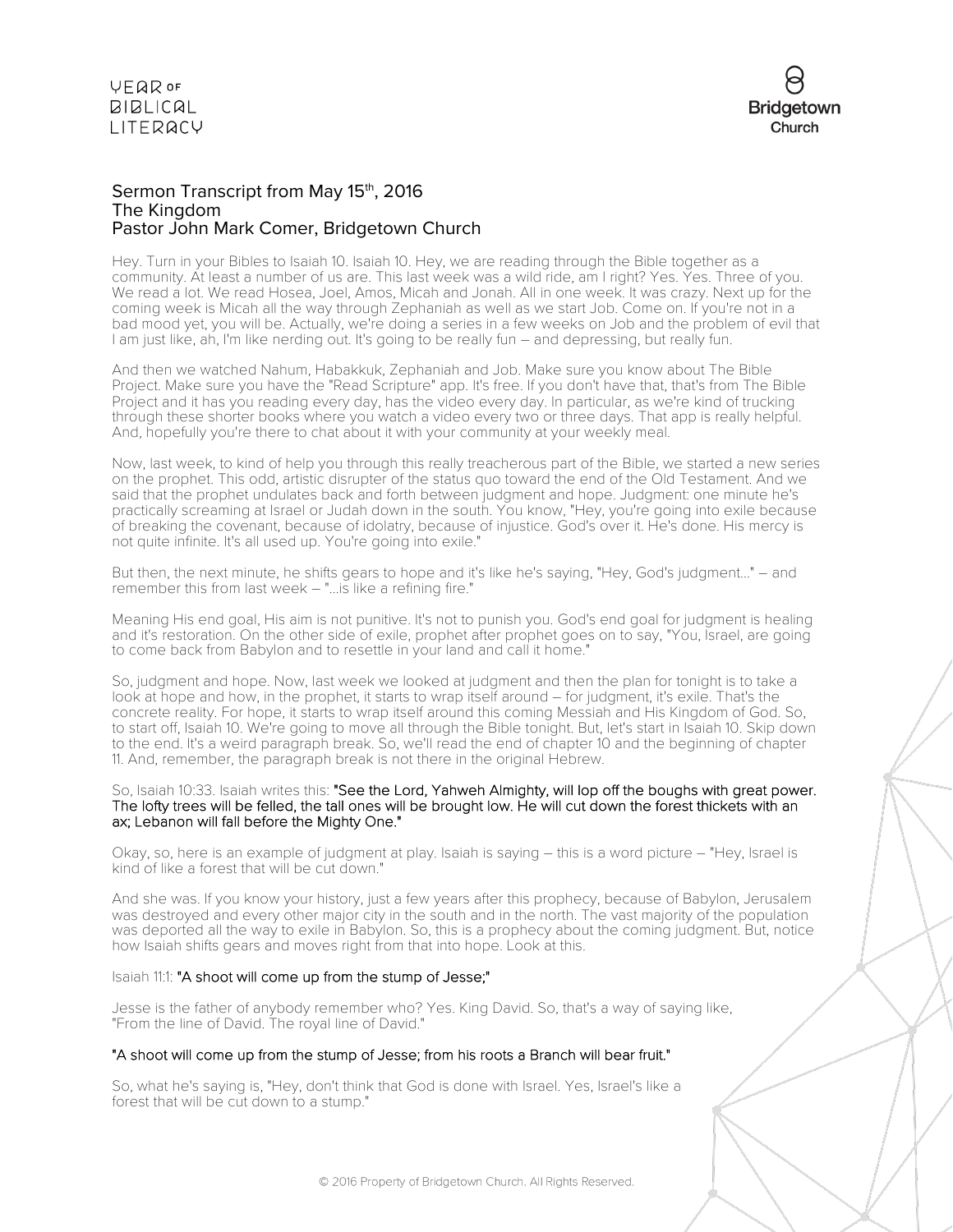



I mean, literally. Imagine in your mind's eye. Like, a forest cut down. We have that all over Oregon. A stump. Little or nothing left. But, Isaiah writes, that a shoot – imagine this in your mind's eye – will come up from the stump of Jesse. A Branch – and notice, if you have the NIV, that word "Branch" is capitalized. The Branch here, Isaiah is saying, is a person. Meaning a king from the line of David will grow up out of the stump that is Israel cut down in the exile and Israel will regrow and start once again, because of this Branch, to bear fruit.

And then Isaiah says this: "The Spirit of Yahweh will rest on him."

This is where we get the title "the Messiah." All that word means in Hebrew is the word "Mashiach." Can you say that with a [throaty sound] at the end? Yeah. Well, no. You all sound like Star Trek fans or whatever. Like Klingon. You know? Mashiach, all it means is "the one anointed with the Holy Spirit." And we see that right here. "The Holy Spirit will rest on him."

And then Isaiah starts to lay out a vision of restoration. Not only for Israel but, we'll see in a minute, for the whole world. An image of restoration under the Messiah's rule and reign, also known as the Kingdom of God. Now, if you're taking notes, go ahead and write three things down.

First off, the Messiah will restore the human condition. The Messiah will restore the human condition. Look at Isaiah 10:2: "The Spirit of the Lord will rest on him–the Spirit of wisdom and of understanding, the Spirit of counsel and of might, the Spirit of the knowledge and fear of the Lord–and he will delight in the fear of the Lord."

Now, this is not just a random list of attributes as if Isaiah is saying, "He's going to be a really nice guy." This is everything that the Hebrew kings were not. The best of the Hebrew kings, King David or Solomon (at least early Solomon, not late Solomon) or Hezekiah or Josiah got close, but never really made it. Why not? Well, because of a lake of the Spirit of God at a heart level. Isaiah and his prophet friends point out over and over again that what God's people need is a new heart. Not just a king. That's not enough. What God's people actually need and what that king needs and what Israel needs and what you and I need is a new heart.

For example, the prophet Ezekiel writes this in Ezekiel 36:24: "For I will take you out of the nations; I will gather you from all the countries and bring you back into your own land.'"

Like, this is a prophecy in the middle of exile. "You're in Babylon, you're in Assyria, you're all over the world. I will bring you back to Israel, I will sprinkle clean water on you and you will be clean. I will cleanse you from all your impurities and all of your idols, all of your idolatry, all of your injustice, all of that done; gone."

"'I will give you..." – look at this – "...a new heart and put a new spirit in you; I will remove from you your heart of stone..." – I love this metaphor – "...and give you a heart of flesh. And I will put my Spirit in you..." – that's how - "...and move you to follow my decrees and be careful to keep my laws. Then you will live in the land I gave your ancestors; you will be..." - there's the great refrain of the Bible - "...my people, and I will be your God."

This is one sample out of many. I could read to you from Joel, I could read to you from Jeremiah, on and on. In chorus, the prophets say that a time is coming – for you and I it's in the past tense. But, for Isaiah and company, it was in the future. A time is coming when God will pour out His Spirit and something will change in His people, in His human beings, at a deep internal level. The Messiah will give us a new heart.

So, first off, He will restore the human condition. Secondly, the Messiah will restore society at large. Look at Isaiah 11:3.

#### "He will not judge by what he sees with his eyes, or decide by what he hears with his ears;" – meaning He's not corrupt – "but with righteousness he will judge the needy,"

Now, righteousness is this loaded word, in particular in Hebrew or the language of the Old Testament. Put simply, what righteousness means is right relationships with God, of course, first and foremost, but also with the community of God, with the people of God, your family, for you and I, in Jesus, and in particular with, in the language here, the needy; those at risk in your community. The dominate character trait of this judge here, this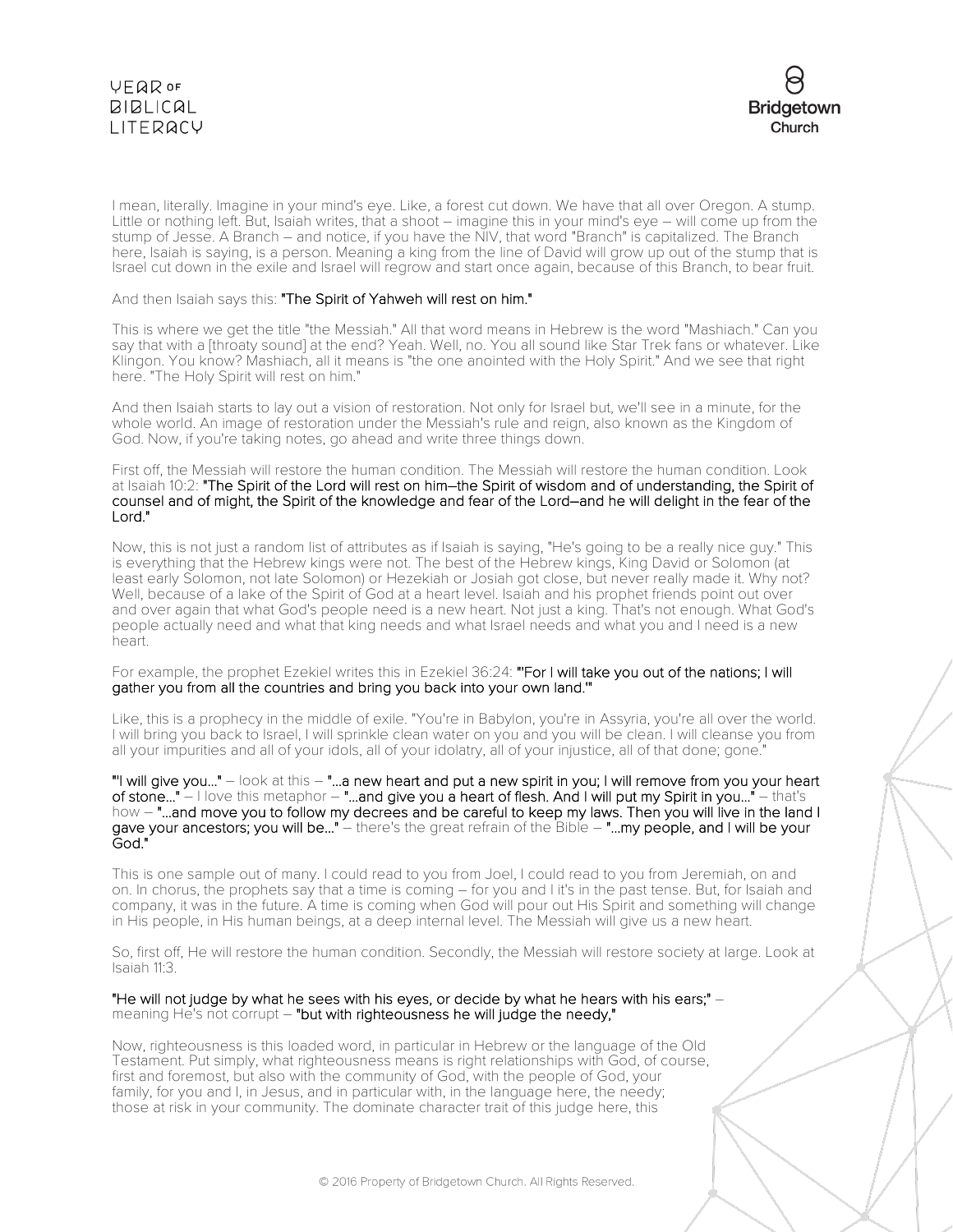

Messiah, is that of justice, in particular for the quadrilateral that we read about last week. The orphan, the widow, the poor and the refugee.

### And he goes on to write, "With justice he will give decisions for the poor of the earth. He will strike the earth with the rod of his mouth; with the breath of his lips he will slay the wicked."

That's a word picture, by the way. Read that not literally but literarily. He's not saying Jesus has a sword out of His mouth and He breathes fire. Okay? He's saying that He will cut down the oppressor, not with a special ops team or with a sniper rifle or with whatever, but with His mouth He will cut right to the core of the oppressor.

#### "Righteousness will be his belt and faithfulness the sash around his waist."

So, this about the healing, not only of a man here, a woman there, but about the healing of the community, about righteousness, about right relationships, about the healing and the restoration of society at large. He will restore society at large.

And then finally, if you're taking notes, the Messiah will restore the cosmos itself. Look here at Isaiah 11:6.

#### "The wolf will live with the lamb, the leopard will lie down with the goat," - who are normally not like really good friends – "the calf and the lion and the yearling together;" – and look at this – "and a little child will lead them."

Like, read that to your kids tonight. Make sure they know it's the future, not the present, and tell them how cool that is.

### "The cow will feed with the bear, their young will lie down together, and the lion will eat straw like the ox."

Like, even the lion's a vegetarian.

### "The infant will play near the cobra's den, and the young child will put its hand into the viper's nest."

So, in Isaiah's vision here of the coming Kingdom of God, this healing spreads out not only from the heart, but from there to society at large. From there to the animal kingdom, which is so good. I mean, why is it that when we stay up late and nerd out on Netflix or whatever and we see a lion take down a gazelle, why is it that we get sad? Right? Some of you don't, and that's a whole other psychosis that you need to deal with. But, most of us, we get sad. Why is that? I mean, it's survival of the fittest. It's totally normal. Why is there something in us where we ache for peace; not only for society, but even for the animal kingdom and really for all of creation. Look at Isaiah 11:9.

"They will neither harm nor destroy on all my holy mountain," – and then I love, this is one of the most iconic lines in all of the Old Testament - "for the earth will be filled with the knowledge of the Lord as the waters cover the sea."

Think about that metaphor. Like, how much of the sea is covered by water? Exactly. All of it. That's the idea. All of the cosmos jam packed with the glory – that means the presence – and the beauty of God Himself. So, this healing spreads out from the human heart, then to society at large and then to the animal kingdom and then past that to the cosmos itself. Every square inch of the created order will be healed and restored. Every man, every woman, every child, every blade of grass, every quasar, every black hole that we don't even know the name of. Everything will come under the healing, life-giving rule and reign of the Messiah and the Kingdom of God. The restoration of the human heart. The restoration of society at large. The restoration of the cosmos itself. That's what the Kingdom of God is about according to this prophet, Isaiah.

Sounds pretty good, right? Yeah. I'm like, "Sign me up. I'm in."

Now, as followers of Jesus, a millennia later on the other side of the world, we believe, based on Jesus' death, burial, resurrection and more, that Jesus is the Messiah. That this prophecy and every one like it all over the Old Testament is a signpost straight to Jesus of Nazareth. But this is a bit funky, right? It creates all sorts of problems for you and for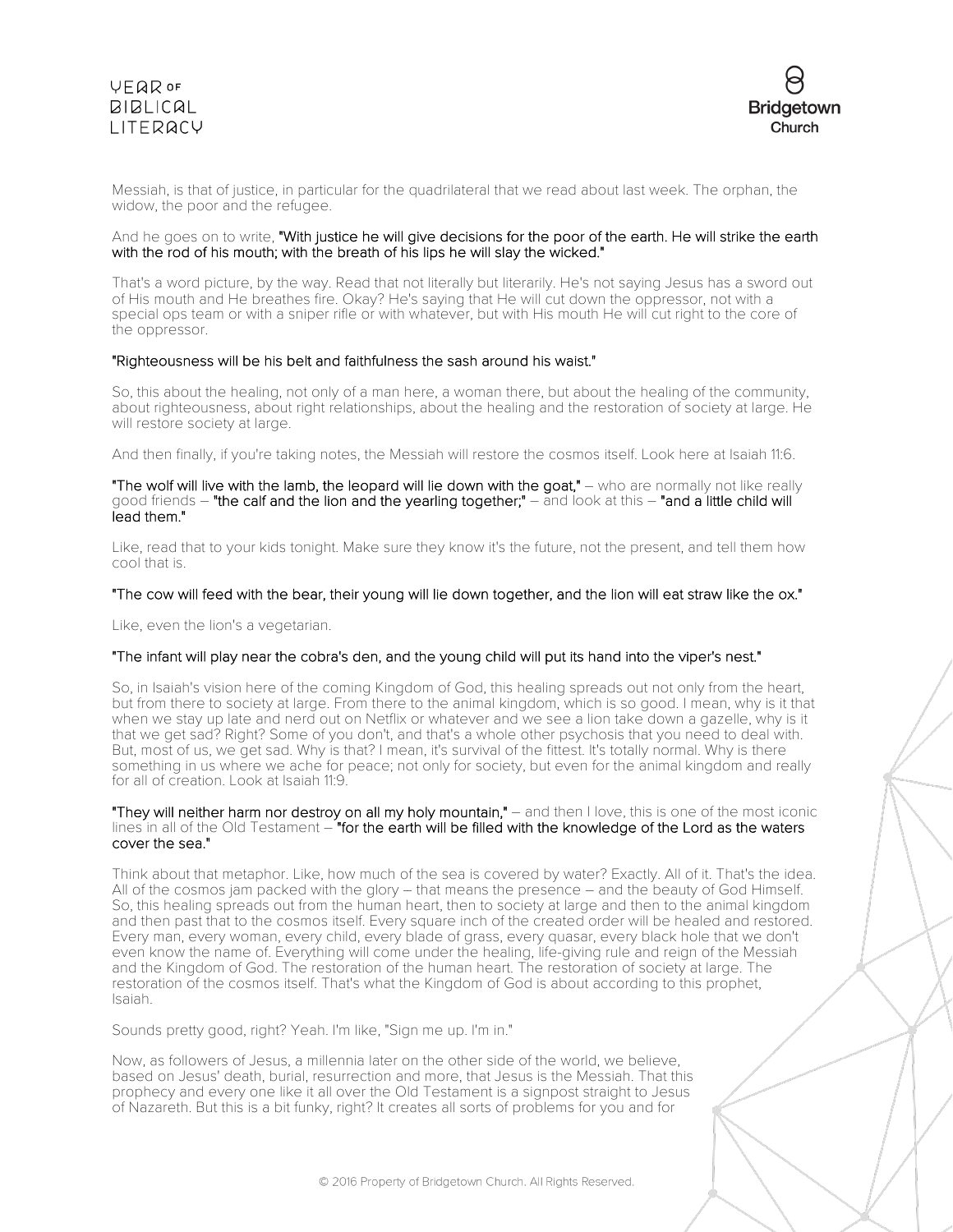

me because, in one sense, we read this and it's like, "Wow. This is Jesus to a T."

But, in another sense, Jesus doesn't fit the bill at all.

Turn over to Luke 3. Let's move now into the New Testament. Luke 3. Say goodbye to Isaiah for the rest of the night. Luke 3. And then, when you get there, move down to 21. Here's a great story from the writer Luke.

#### Luke 3:21: "When all the people were being baptized, Jesus was baptized too. And as he was praying, heaven was opened and the Holy Spirit descended on him in bodily form like a dove. And a voice came from heaven: 'You are my Son, whom I love; with you I am well pleased.'"

Now, it's lost in translation from Hebrew in the Old Testament to Greek in the Septuagint. Again from Greek to the New Testament. And, if I lost you there, don't worry about it. And then into English into the Bible in front of you. But, this line right here about how heaven was opened and the Holy Spirit descended on Him in bodily form like a dove, that is – depending on which scholar you read – either a full on quote or, at bare minimum, a really heavy handed allusion to Isaiah 11. This is the writer, the biographer, Luke's way of saying that Jesus, He is the anointed one, He is the Messiah from Isaiah's prophecy, from Isaiah 11 and all over the place. And Luke is not alone.

Turn over to Mark, just a fraction of an inch to the left. Turn to Mark 1. There are four biographies of Jesus in the New Testament. We just read Luke. Now, let's read a bit of Mark. Opening line, he writes this. This is, we think, the first Gospel ever written.

"The beginning of the good news about Jesus the..." – what? – "...Messiah [the anointed one], the Son of God, as it is written in..." – where? – "...Isaiah the prophet."

And then he quotes, actually, first from the prophet Micah and then from the prophet Isaiah.

#### "'I will send my messenger ahead of you, who will prepare your way'–'a voice of one calling in the wilderness, 'Prepare for the Lord, make straight paths for him.''"

So, that's another prophecy from Isaiah. And Mark is saying, "That's about Jesus."

Now, look down at 14.

#### "After John was put in prison, Jesus went into Galilee, proclaiming the good news of God. 'The time has come,' he said. 'The kingdom of God has come near. Repent and believe the good news!'"

This is the writer Mark's one-sentence summary of the entire message of Jesus. So, you want to know like, "What was the message of Jesus? Was it love? Was it social justice? Was it the poor? Was it freedom? What was it in one sentence?"

Right here. "The time has come. The kingdom of God has come near."

Now, that message would make no sense without Isaiah and all of his prophet friends. Without that entire chunk of the Old Testament. But, if you were a first century Jew and you were to hear a rabbi like Jesus stand up out in a field or in your local synagogue or on the street at the marketplace and say something like that, "Hey, the kingdom of God, it's come near," that can also be translated "it's arrived," man, that would just set off all sorts of bells and whistles deep in this visceral part of your heart. If you were a first century Jew, you knew the Old Testament like the back of your hand. You were steeped, in particular, in the writings of the prophet. And Isaiah was a huge favorite at the time.

And you would think, if you were to hear Jesus say that, "Great. Now it's time for the restoration of the human heart, the restoration of society at large, the restoration of the cosmos itself. We're about to face the resurrection of the dead. Bring it on. Let's go. Let's do this."

And you would be right, kind of, in your expectations. Turn a page or two to the right to Mark 4. So, Jesus starts to do His thing and it's like that starts to happen in bits and pieces, but not really. At least not in the way that people are expecting. And then Jesus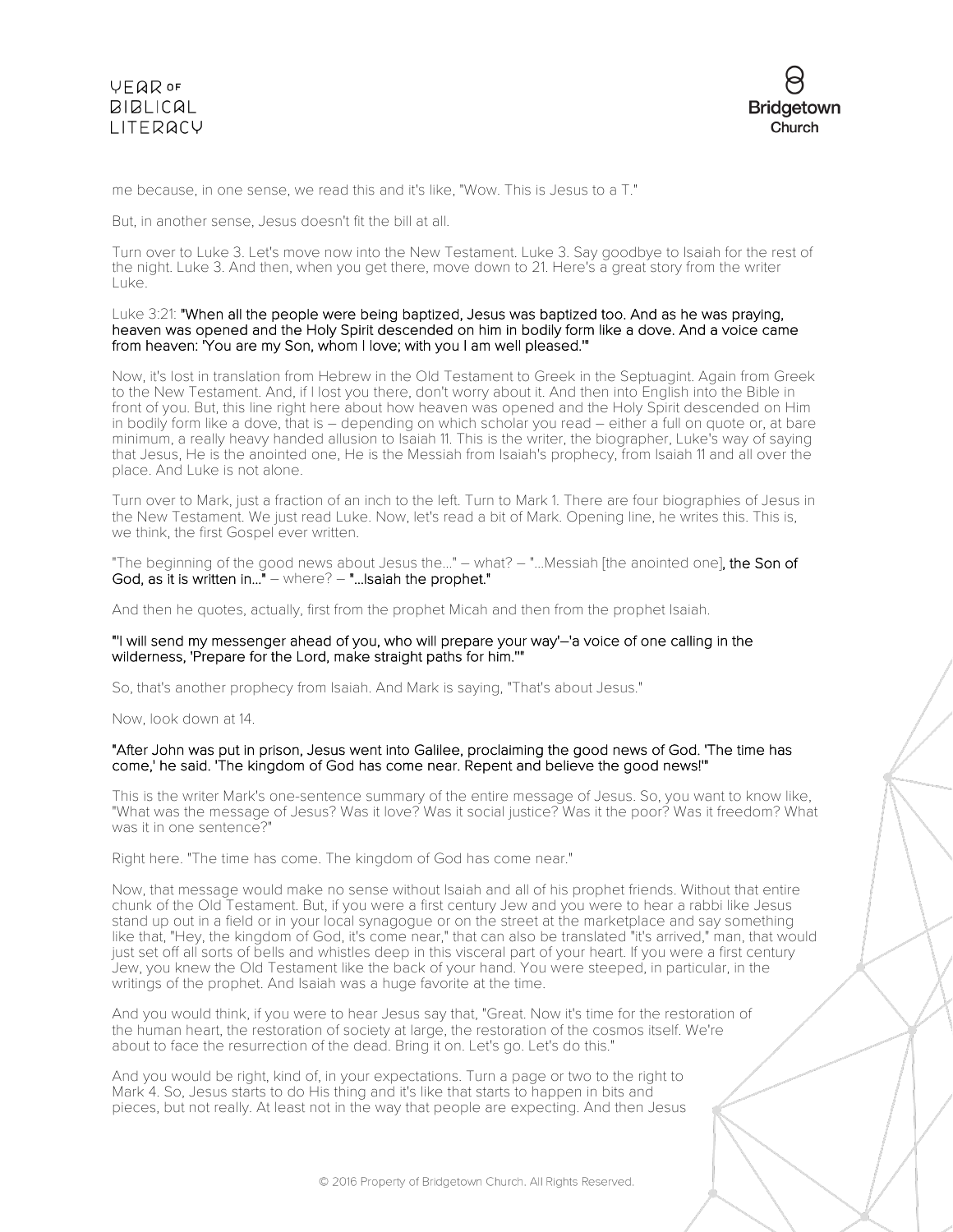

starts to teach in parables. Here's one. Mark 4. Look down about three quarters of the way to the end in verse 30. Are you there? Yeah. Okay.

#### Mark 4:30: "Again he said this, 'What shall we say the kingdom of God is like, or what parable shall we use to describe it? It is like a mustard seed, which is the smallest of all seeds on earth." – It's just tiny. – "'Yet when planted, it grows and becomes the largest of all garden plants, with such big branches that the birds can perch in its shade.'

"With many similar parables Jesus spoke the word [of the message about the kingdom] to them, as much as they could understand."

Which, it turns out, was not very much. Now, this is one of the many parables of Jesus. People frequently misread the parables. The parables are not Aesop's Fables. Okay? So, these are not like short stories that have a moral lesson. Although, there are moral lessons in there at times. But, the parables were Jesus' way of teaching first century Jews to reimagine the Kingdom of God in a whole new way. First century Jews had all sorts of expectations for what the Kingdom of God would be like and how it would come about.

Here's a quote from my favorite cessationist of all time, John MacArthur. I can't believe I'm quoting him. I haven't done this in a decade. He thinks I'm demon possessed because I speak in tongues. But, that's a whole other teaching. But, this is actually really good and he's a good scholar. Look at that open mind. That's a little bit of maturity. Not a lot, but a little bit. We're moving in the right direction, people. He writes this about this passage:

"As for them, the kingdom had very clear definitions. It would come in glory; it would come in power. There would be pomp and circumstance. There would be great, cataclysmic events. There would be the punishment of evil doers. They were looking for the music and the horses, the triumph and the wonder, the glory and the show, the publicity. They really anticipated a blazing display of power and glory and majesty and might as their Messiah established His kingdom. But, it didn't happen that way."

Now, it's easy to see where they would get this, right? They would get this from Isaiah 11 and all sorts of other prophecies like it. And they would get all excited about this Messiah who would come. But, what happened is, after the exile and then hundreds of years of oppression, what happens when people are oppressed is they resort to anger and fear. That's when we see a sharp uptake in nationalism. That's where Hitler was born out of. We're even seeing it now, not only in America, but across the world. The sharp uptake in nationalism. Where does it come from? It comes from anger and from fear. Okay?

And, in times after hundreds of years of oppression, first under the Babylonians then under the Medo-Persian Empire, then under Alexander the Great and the Greek and then, finally, by Jesus' time, under the Roman Empire. The empire to end all empires. The Jews had just had enough. They were beat down, they were dirt poor, they were angry, they were scared. So, what understandably started to happen is that people started to highlight all the prophecies that speak of how the Messiah would rule and He would reign from Jerusalem and Israel and He would kick out the nations and all of the nations would bow at the Messiah's feet and He would usher in this golden era of peace and prosperity and everybody would be rich and have a great time.

They would highlight those prophecies, which are all through the Bible, but then they would kind of downplay or sideline or ignore or push to the side all the prophecies about how the Messiah would first suffer and die and then come back from the dead. And we'll take a look at that next time in Isaiah 53.

So, my point here is that Jesus steps into a world with all sorts of expectations about what the Messiah would be like and what the Kingdom of God would be like. We all have expectations. Right? You have expectations for Jesus, for the kingdom, for church. I have expectations. We all have expectations for what we think it will be like. And what Jesus has to do is help people get past the distorted view to the right one to reimagine the Kingdom of God, and He does that through parables.

The parables, essentially, all say the same thing. The Kingdom of God is not what you're expecting. It's different. But it's better, but it's different. But, don't worry, it's better. But, it's not what you are expecting. Now, the point of this parable here, all of that leads me to this: the point of this parable here about the mustard seed, Jesus is saying, "Listen, you're expecting the Kingdom of God to come all at once, but actually it's going to come about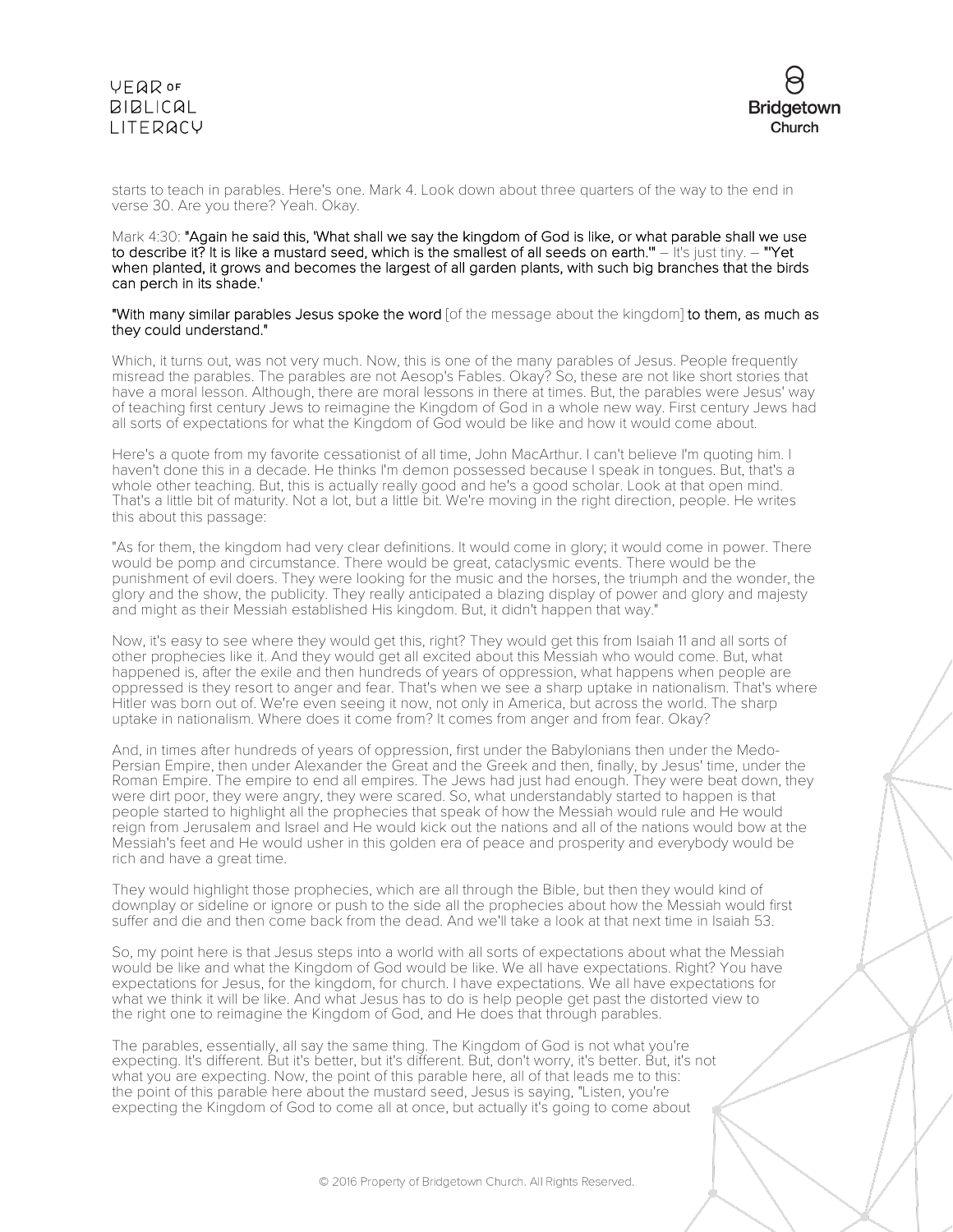slowly but surely over a long period of time."

I mean, think of how long it takes a seed to grow into a tree. Most of us aren't even old enough to know the answer to that question unless you Wikipedia it. When my wife and I first moved back to Portland, we bought this mid-century house and we did a remodel on it and the front yard was just this hideous, classic 60's, all rhododendrons. And I have this thing – no offense if you're into them – I just detest rhododendrons. I don't know. There's just this thing. There's just a couple things I really, really, really dislike. And it's like, I'm not going to tell you what they are, because it would offend some of you. But, that's near the top of my list. I just have this hatred. I don't know. I need to see a therapist about it, but for rhododendrons.

So, I tore, literally with my friend's truck, we tore all these rhododendrons out of the front yard and we kind of redid it all like minimalist and nice and clean and I plated three treats. This beautiful maple on one side and then these two birch trees on the other side. And that was, what was that, babe, eight years ago? Ten years ago? It was a while ago. Ten years ago maybe? Something like that. About once a year I will drive by our old house just to see how the trees are doing, you know? And they're like two feet taller than they were when I planted them. They're not much bigger at all.

One's a maple. I mean, have you ever seen an old-growth maple? It's like, "Ah." They're all over our city and I just love old-growth maple. This one, it's taller than it was and it's bigger than it was, but man, it goes really slowly. And we planted it, by the way, it started at like six feet, not with the seed. Jesus is saying, "Man, that's what the Kingdom of God is like."

It will start small. And small always feels insignificant, right? Especially in our day and age and our culture where we're all about the big and we're all about the important. This makes life in the Kingdom of God really hard at times because we feel like, if something's not big and it's not important, if it's small and if it's insignificant, if it's normal and ordinary and humdrum and you're kind of nonplussed by it, then we think, "Well, God must not really be in it," right? Because we want everything to be spectacular. Because everything in our world, everything in our city, everything on our iPhone, it's all spectacular. Everything's amazing. Like everything's just, "Wow," it's like this crazy, extroverted, "Yay!"

But, life isn't like that. The internet is like that. Life isn't like that. A lot of life just isn't amazing. A lot of it's like, "Really? Alright. Cool. Not really, but okay."

A lot of it's just normal and it's ordinary and it's life. But, there's a beauty in there, in that mustard seed, in the small, ordinary stuff of life as we seed into the Kingdom of God. What Jesus is saying is that the Kingdom of God is small and that feels insignificant a lot of the time, but it will surprise you. Give it enough time. Don't give up on it. Seed into the Kingdom of God. Plant that seed. Dig around it. Protect it. Watch over it. Water it. Get the weeds out of it. Cultivate it and then just wait. Month after month; year after year; season after season. Let it grow. If you give it enough time, if you stick at it, if you're faithful, then you will be fruitful. But, faithfulness always comes before fruitfulness. So, stick at it and don't give up.

Now, scholars, if you want to take that metaphor and turn it into kind of a doctrine, what scholars call this reality is "the now and the not yet" of the Kingdom of God. It's a shorthand way of saying that the Kingdom of God is now, it's here, it's breaking in through Jesus' death, burial and resurrection, the coming of the Spirit, the Church, you are the Kingdom of God in our city as the people of God. You embody the rule, the reign of Jesus everywhere you go. So, the Kingdom of God is here. It's in our city. It's in our time.

But, at the same time, it's not yet. It's still future. It's on the horizon. It's yet to come. We live in what one theologian called "the time between the times." What he meant is we live in that tension, this weird, awkward middle between the first coming of Jesus and His resurrection and the second coming of Jesus and the resurrection of all of humanity and of the cosmos itself. And the technical term for this is inaugurated eschatology. If you wanted to sound really smart, tell people what we were teaching on tonight. "Oh, you know. Inaugurated eschatology."

What that means is that Jesus inaugurated – think about that word. He set into motion the eschaton. That's the way of saying "the end goal of human history." The restoration of the human condition, of society at large and of the cosmos itself. But, there's still a very long ways to go. But, don't let that bum you out, because it's like a mustard seed. Give it time and it will grow into "the largest of all garden plants with such big branches that the birds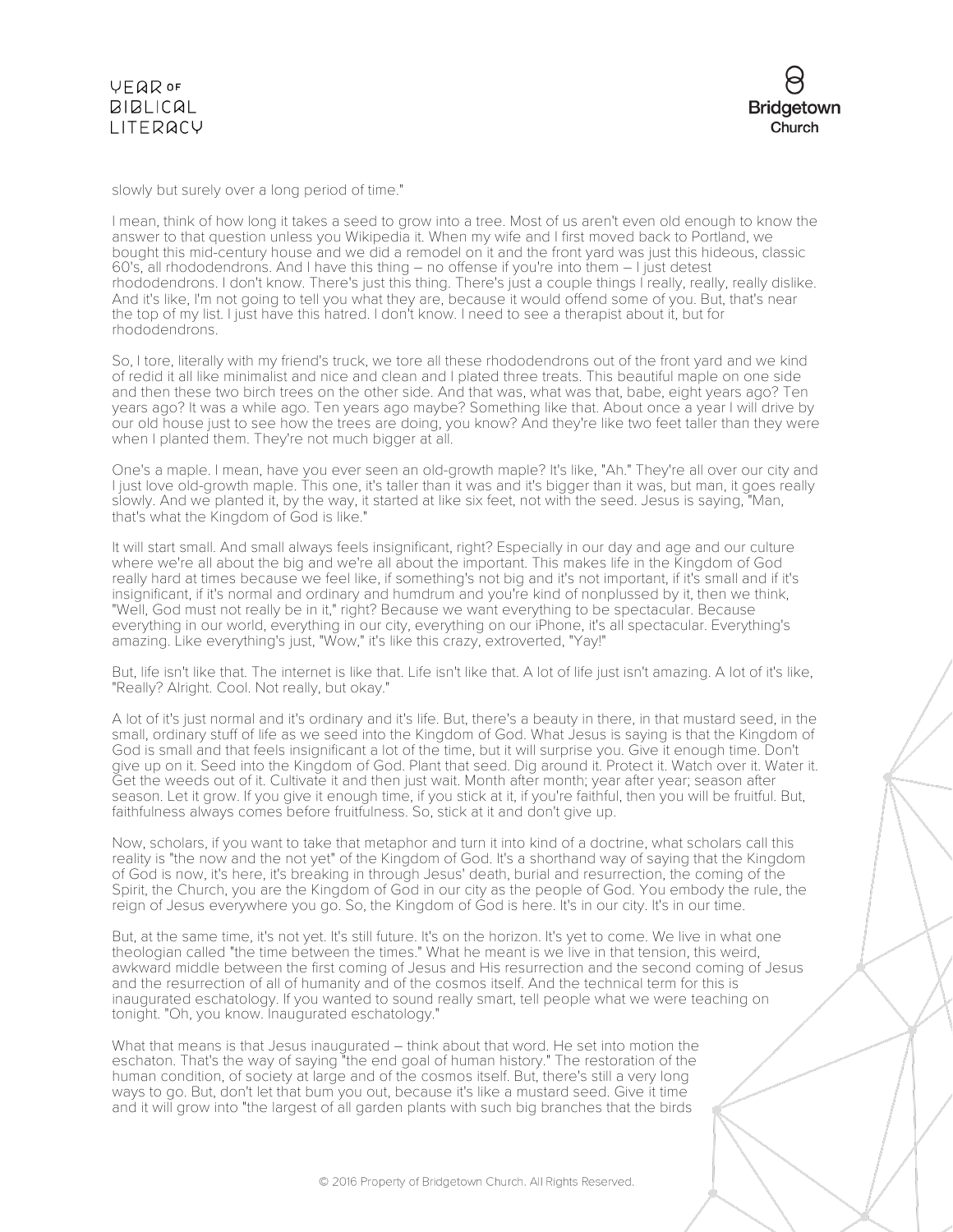can perch in its shade."

Who would've thought that an obscure teacher from a backwater corner of the world two millennia ago would become the central figure in human history? Not Julius Caesar, not Plato, not Napoleon, but Jesus of Nazareth. Who would've thought that the 120 people, that's it, in the city of Jerusalem, hiding in an upper room a few weeks after Jesus' death and resurrection, would grow and expand and spread all over the known world to the point that just three centuries later – according to historian Rodney Stark – 53% of the Roman Empire was practicing the way of Jesus; following Jesus of Nazareth as Lord.

Wow. And here we are today. A millennia later on the other side of the world, speaking in English for that matter, here we are. Because, it's like a mustard seed. Now, I'm going to start to transition this to you and to me. Here's our problem with this whole mustard seedness of the Kingdom of God. We live, probably more than anybody else ever in human history, in an age of instant gratification. Right? The day of text message and Visa and microwave and, you know, everything. And Elon Musk is trying to get us a train from San Francisco to LA in four minutes. Like that's... how cool is that? That's the world that we live in. Everything right now at our fingertips.

So, I don't know about you – maybe this is just me, but I doubt it even though I'm not going to ask you if it's just me because you'll just be quiet and make me feel bad. But, I don't like this mustard seedness of the kingdom. I don't want to plant a seed and watch it grow over a lifetime. Over past my lifetime. Often, what I want, is something more now. Quick, to the point, more spectacular, more amazing and more exciting. So, what happens for me and I think for a lot of us is we get sucked into the pursuit of other alternative kingdoms that are right now, that are quick and easy with instant gratification, and Jesus is well aware of that.

Turn over to Matthew 6. We'll end here tonight. Matthew 6. This has just been kind of, I don't know, there's like an echo, a resonance, a reverberation in my heart and my mind for the last week or two around this teaching of Jesus. So, this is about three quarters of the way through His sermon on the mount. So, like the most important teachings of Jesus all in one place. And there's this iconic line at the end of chapter 6. Look at 31.

Matthew 6:31. Are you there? Are you still with me? Yes? Okay. Go Timbers. Are we winning? Anybody? Do you have the game on? No? How do you know that? You're clearly not here. Ah! It was a trick. I'm just kidding. Sorry. That was so mean. Maybe I'm not as mature as I thought.

Matthew 6:31: "So do not worry," – this is Jesus. Listen to this. Really let this sink into you. Just take a breath and think about this. Put down the Timbers game.

### "So do not worry, saying, 'What shall we eat?' or 'What shall we drink?' or 'What shall we wear?'"

Or "How am I going to make rent?" or "What will people think of me?" or "Is my outfit cool enough?" or "How long will I be single?" or whatever.

"For the pagans..." – and that's not a derogatory term here, that just means people that aren't followers of Jesus – "...run after all these things, and your heavenly Father knows that you need them."

You're His kid. He's your dad.

"But..." – listen to this. Here it is – "...seek first his kingdom and his righteousness, and all these things will be given to you as well. Therefore do no worry about tomorrow," – and then I love the black humor here – "for tomorrow will worry about itself. Each day has enough trouble of its own."

So good. Seek first his kingdom and his righteousness, and all these things will be given to you as well. Notice what Jesus does here. He's just so smart. I mean, Jesus is so beyond intelligent. He compares and contrasts seeking the Kingdom of God with "running after all these things." Money, stuff, comfort and status and all of that. The stuff we worry about. In his most recent book, You Are What You Love, the philosopher Jamie K.A. Smith writes this:

"To be human..." – notice this first line here – "is to be animated and oriented by some vision of the good life."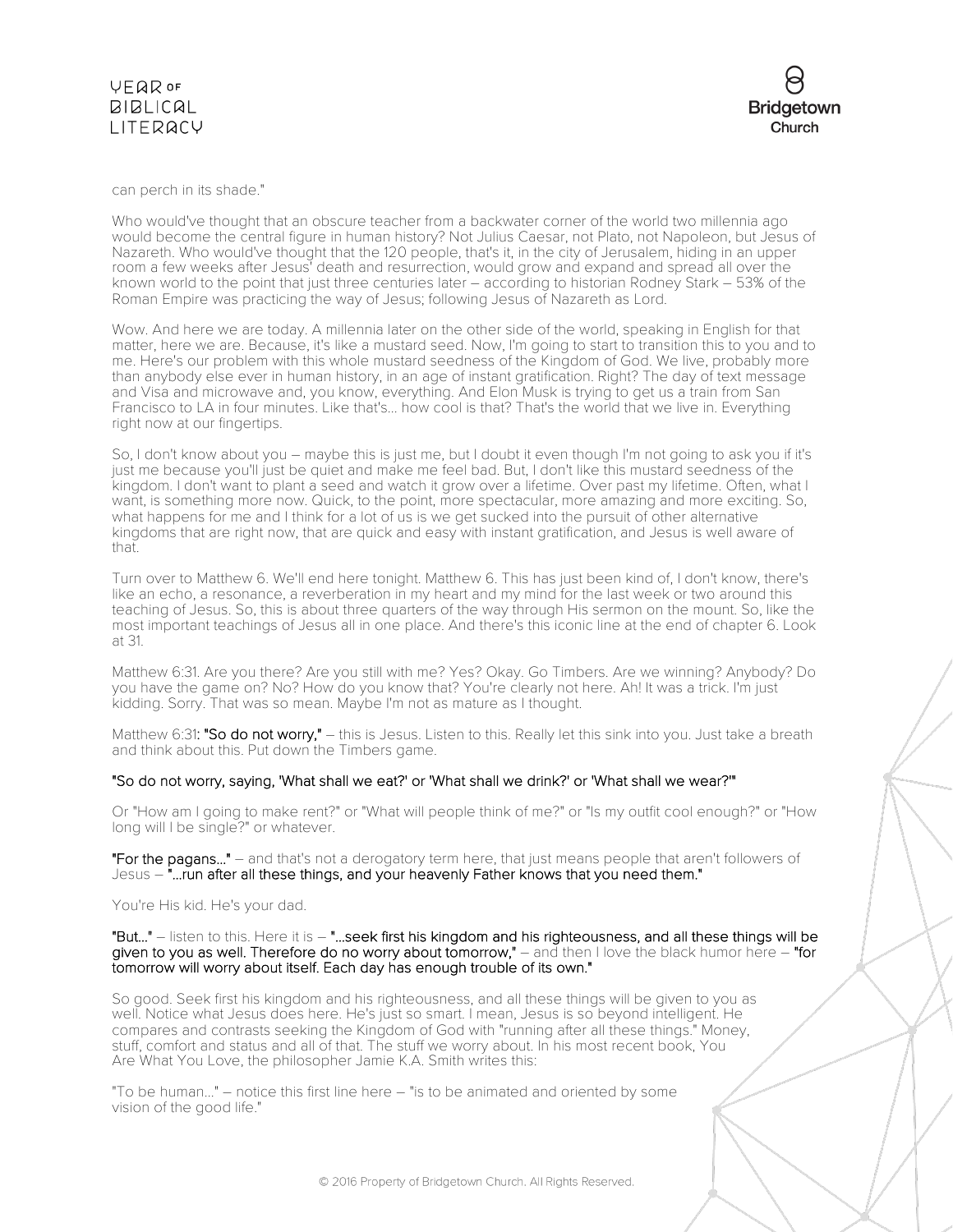

Now, pause for a minute. In his book he points out that this vision of the good life that we all kind of have, it could be called a kingdom, for lack of a better word. Because, it's not just a vision of our own private Garden of Eden, most of us have a vision of a good life that is a vision of society and of the world and even the cosmos itself as we think or we feel like it should be, how it would be better and how our life in it would be better.

God has put deep into the heart of every man and woman and child an ache for better life and a better society and a better world. This is what Isaiah and all the prophets and Jesus of Nazareth and all the writers of the New Testament were tapping into with this motif of the Kingdom of God. So, Smith goes on to say this:

"To be human is to be animated and oriented by some vision of the good life. Some picture of what we think counts as flourishing."

That's the kind of life I want. And we want that. We crave it. We desire it.

"This is why our most fundamental mode of orientation to the world is love. It's a question not of whether you long for some vision of the kingdom, but of which version you long for. This is true for any human being. It is a structural feature of human creaturelyness."

I don't think that's a word. I think he made it up. But, I like it.

"You can't not love. It's why the heart is the seat and fulcrum of the human person; the engine that drives our existence. We are lovers first and foremost."

So, what he's saying is that we all have a vision of the good life. You have one, I have one, your wife, your spouse, your community, your friends have one. Our city has one; very much has one. And this vision of the good life – or if you want to call that a kingdom, not the kingdom, but a kingdom – this is what we build our life around. This is what we want, it's what we crave. So, it's what we spend our money on and our time on. It's what we go to school for. It's what we think about when we're on a run or we're there in bed at night. Or it's what we work for, it's what we pray for, it's what we talk about with our friends, what we dream about. This vision of the good life is what we invest our tiny little span of life into. We just want to see it. We orient our life around the pursuit of whatever vision we have of the good life or of a kingdom.

What Jesus is saying here in Matthew 6 to His disciples – and hopefully that's most of you in the room tonight. I know it's not all of you. And wherever you're at with Jesus, we're just really happy you're here. So, welcome. It's a safe place for you.

But, most of you are followers of Jesus. And what Jesus is saying to all of His apprentices is, "Listen, align your vision of the good life with my vision of the good life."

Because, a lot of the time, they're not the same thing. Right? Or there's overlap, but not all the way. So, Jesus is saying, "Align your vision of the good life with my vision of the good life. Trust me that I know better than you how to live. Trust me that my vision for human flourishing about everything from money to generosity to sexuality to truth to community and individualism, whatever the topic is, I know better. I actually made you and I know how I set you up to thrive as a human being in relationship with God and His community and His world. So, trust. Orient and align your vision of the good life with mine."

And then listen to this. What He's saying is, "Make the Kingdom of God your aim; your magnetic north on the compass; the top priority in your life."

Greg McKeown, in his book "Essentialism," – I'm not sure if any of you have read that. It's a great, fun little read – he makes the point that the word "priority" came into the English language in the 1400's and, for 500 years, it was singular. Priority. There was not a word for "priorities" in the English language until about a hundredish years ago. In the 1900's, in particular in America, we started to talk about priorities, not singular, but plural, as if by changing the word we could somehow bend reality. What that word means, priority, is just the prior or the first thing; the most important thing in our life.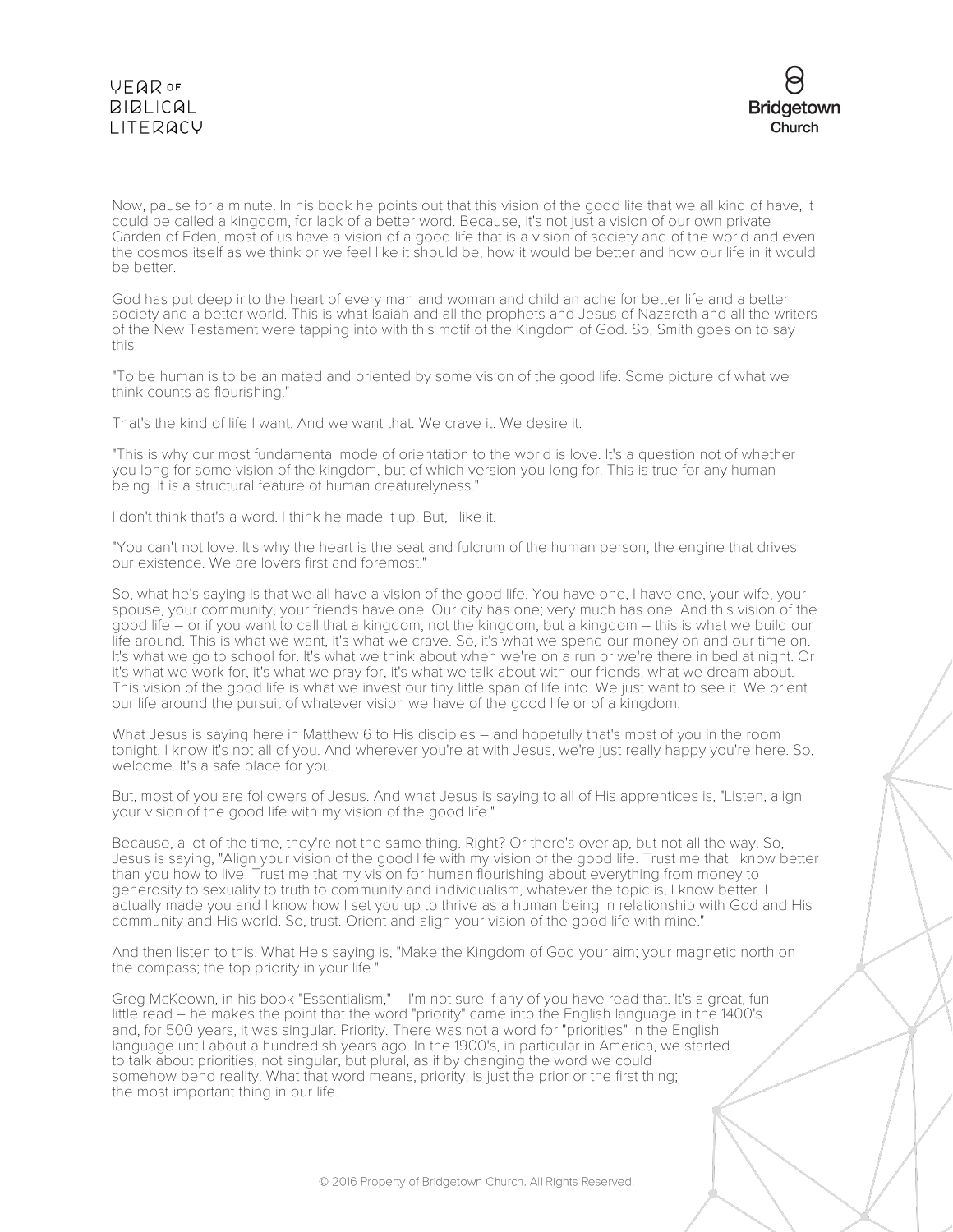

So, the temptation that I think I face as a follower of Jesus in this beautiful city, that my guess is you face, is to make the Kingdom of God one of our priorities along with work and our career that we really are passionate about (and that's not bad). Along with our family and our children and our weekend together. Along with our image; what people think of us. Along with surfing, along with cycling, along with running, along with whatever your thing is. To make the Kingdom of God one of the priorities in your life. "Absolutely. Yeah. It matters to me."

But not the priority; the singular most important, dominant pursuit of your life. And that's what Jesus is calling His disciples, His apprentices, you and me, to make His kingdom, His rule and His reign, what He's on about, what He's up to in our city, His healing, His salvation and His righteousness – remember, that's a community word. His community, the people to your right and to your left, and your relationship with God, first and foremost, and then your relationship with the community around you and particularly the relationship with the "needy" people in our community and in our city, to make that His kingdom and His righteousness. While God is up about in our city and our communal life together. To make that your priority. To make that the dominate pursuit.

Not that you don't have other stuff that you're passionate about. But, that is the dominate pursuit of your life. So, to end, I just want to think about: what does this look like for you and me? Does this mean we quit our job, we abandon our career and we just read our Bible all the time? Is that what it means or does it mean something else? Well, if you back up the teaching to the beginning, the end of chapter 6 is kind of the end of a section. The beginning of a section, look at 21. We actually see the answer right here. Look at this in Matthew 6:21:

#### Jesus says this: "For where your treasure is, there your heart will be also."

So, to seek first His kingdom and His righteousness is to put, to invest, to leverage your treasure into His kingdom and His righteousness. So the question is what exactly does Jesus mean here by treasure? Well, really fast, first He means our resources. The first thing I would say there is not actually money. Of course that. But, time is the first thing that comes to my mind. One of the most precious commodities that we have, at least here in the West, is time. But, it's an easy resource to waste, am I right? We just had our entire staff do a time log, where you kind of keep track of every single hour for a week or two in your work week and then put it into a pie chart and you talk about it and it was such a helpful exercise.

But, what I find is that even people who are highly disciplined in their professional lives are often woefully undisciplined in their person lives. Right? So, a time log for your free time is actually a really good place to start when you think about your life in the kingdom. Because, we squander our time on so many things. TV. Holy cow. The average American spends four hours a day watching TV. Like, think about that. I just hope that's not true of you and me. Like, I know it's not true of me... because I'm so awesome. That's not what I mean.

Four? I don't know how. Do people not have a job? They definitely don't have kids. Like, definitely. So, four hours a day? That's insane. Social media? Oh my gosh. It is a black hole. People make fun of me, in particular on Twitter, because I don't reply for forever. That's because I took everything off my phone because I just kept getting sucked in. I just do not have the self-discipline to have a job and a Twitter account. I just don't have the self-discipline. So, I took everything off my phone and put it all on my computer. I put it on my schedule. Every Tuesday afternoon I have to go in. I log in and I answer all the Twitter stuff and the Instagram stuff and people just mock me to no end and I could care less, because I actually have a life again and I have time.

It's this black hole. The internet in general. Do you ever just sit down to search for something in the internet and then it's like, "Da da da da," two hours later. Like, where do the time – I think it was Friday. I sat down. It's my day off. I had a two-hour time block to go up to my home office, read my Bible, have a cup of coffee, just hang and be with Jesus. It was a beautiful day and I wanted to get a pair of shorts because the weather's been so hot, which is awesome, and I need a new pair of shorts. So, I went online real fast. That's easy. I'll just go on. I have a couple ethically made, labor friendly, fashionable places I go to. I'll just pick out a pair of shorts real fast. Order it. We'll be good for this great weather that we now have. Awesome.

So, I go on and, of course, the places that I normally go to don't have any shorts that I like. So, then I have to start to search. And I search here. I'm like, "What kind of shorts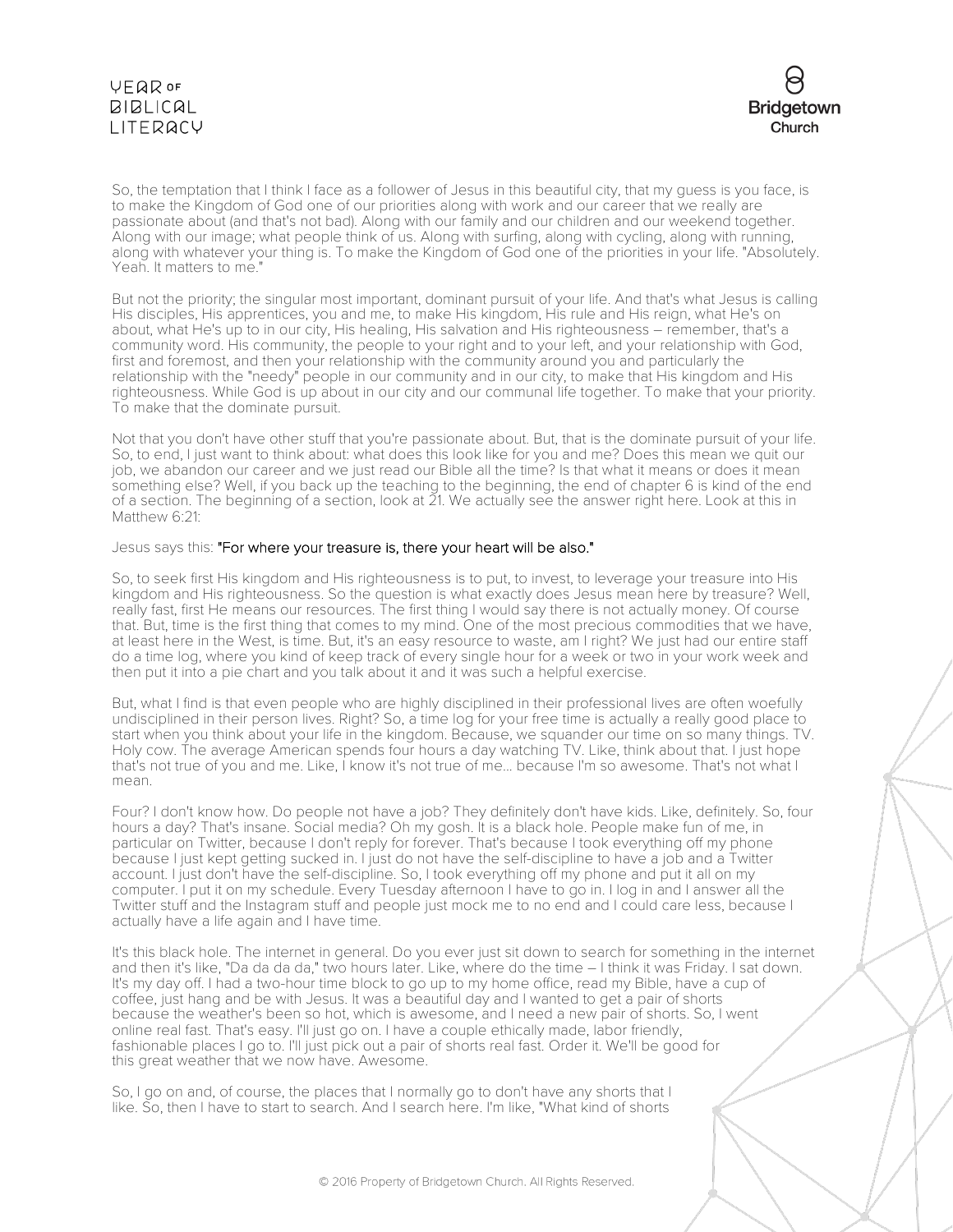

are in still?"

When you're 35, you don't know the answer to that question anymore. So, I started to search and I had no idea. I had to text my little brother, who's 23, and likes fashion more than me. And I had to figure it out. And the next thing I know, I was searching Rogue One and there's this thing and Gareth Edwards and he's not directing Godzilla 2. And then I was over to Star Wars VIII and they're in Ireland and they're filming right now and what's that and what planet is that? And, next thing you know, I look down and I had like 15 minutes left and no pair of shorts. Like, that's just – my point is: how much time do we waste on stupid stuff with absolutely nothing to show for it in our relationship with God and His kingdom and what He's about in our life and our world?

You know, at a practical level – and I know I need to be careful here – one of the problems that we're actually wrestling with right now as a church is our attendance. So, our attendance last month was the lowest attendance we've ever had since the first summer when we planted the church. And with it, our giving has been terrible. And it's not, as far as we know, that people are leaving our church. I don't know of a single person that has left our church at all recently. I'm sure there are. But, I don't know about it. I asked Gerald and asked our staff. It's that people in our church just aren't really coming more than once or twice a month. Unless if it's really rainy and then we're kind of all back this Sunday. It's like, "Oh." Because it's not sunny anymore.

And I don't mean that – please don't misunderstand. I don't mean this in pastor, guilt trip mode. Obviously I'm a biased source, mostly because my ego is connected to attendance. So, when a lot of you are here, I just know I'm awesome. But when you're not here and you're outside, I just am in the depths of despair. Just be so glad that you're not my wife for the last month. Just thank God that you're not my wife for the last month. So, I'm biased and I'm biased because I love our church and I believe so much in what Jesus wants to do with us and I so much believe that we need to be here together on Sundays. That something special happens when you put hundreds of us in a room together and the Holy Spirit. People say, "Well, I know I'm gone, but I listen to the podcast. That's great. But, Sunday is not just a delivery vehicle for a 40-minute TED Talk about Jesus in the Bible. That's not even the most important thing that we do. It takes a lot of our time.

But, the most important thing we do is that right there. It's the bread, it's the cup, it's worship, it's how we reorient our heart and our mind around Jesus. So, this is what I'm getting at. I just want to say – take off my pastor hat, take off any guilt trip hat and I apologize if it's there. Just brother-in-Jesus hat or as one of your pastors or one of your leaders here and I love you and I care about you and I want the best for you and I want the best for our community. Remember: we come together, not just to hear a teaching. Like, we could do that with a podcast on a run. We come together, not just to sing a little bit of music. We come together, not to eat a cracker and a cup. We come together to reorient our heart and our love around Jesus of Nazareth because we live in a city that just sucks our heart off to the side. Time after time after time. Distraction after distraction. Worry after worry. Love, love. Alternate kingdom after alternate kingdom. Our heart through the week starts to drift and slide and move away from its fulcrum point, Jesus.

So, we come here. This habit of coming together with all the people of God in our community week after week. We eat, we drink, we open the Scriptures, we reorient our heart, our mind, our life. We worship God. God, You're Lord. Not money, not stuff, not fame, not how many followers I have on whatever. You. You're it. You're what life is all about. That's what happens and we need that. Families, you need that. I see this so often. Like, soccer season comes and you don't see a family for three months. Mom and dad, with all due respect, what are you teaching your children? Your children learn way more through what you do than what you say. Your life is a living teaching to your family.

Are you teaching your kids the wrong kind of priorities? That the Blazer's playoff or whatever is more important than the bread and the cup and the center of Jesus? I don't mean that in a guilt trip way. I just mean I think there's a moment where we need to check our heart. Like, what does our church attendance say about the orientation of our heart if the second that it's sunny outside or the Blazers are in the playoff – which was pretty awesome, by the way, and I don't even care – or a friend is in town from California or there's a wedding or we're tired that day or little Johnny has the sniffle or whatever, if the second it's not easy or it's not convenient we just bail.

And I get it. I'm a parent. I have three kids. Wow. I get it. But, man, what does that say about our heart? So, I say that not to guilt you at all. At all, at all, at all. I get it. I say that because, man, our time is one of the most precious commodities we have. Where is it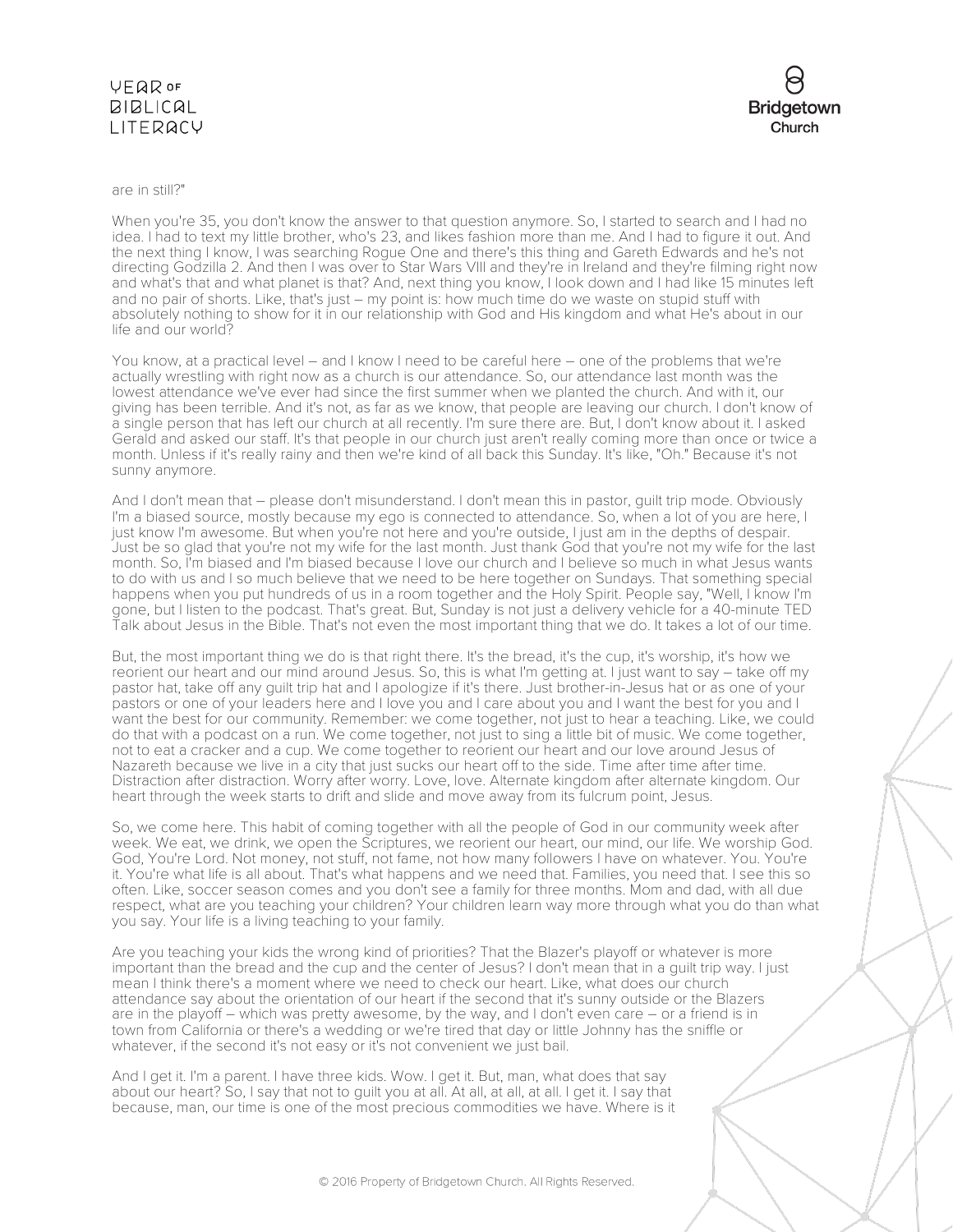

that you orient, that you prioritize your heart; your time? Because this is about way more than an hour and a half block. This is about your heart.

So, our time, of course our money. I won't... As long as we're on a popular topic. I won't devolve here into a pitch for giving money to Bridgetown, although that would be great. But, there is no better litmus test of where your heart is actually at then where you spend your money. You want to actually know what your heart is at, what you really love, what you really prioritize in your life? It's really easy. Just pull up your bank account when you go home tonight and look at your money. And I get that there are seasons of life. I get it. We live on one income. We have three kids. We're in the city. It's expensive. We don't have a lot of money right now to be generous. I get that. But, are we living into the generosity and the way of Jesus? Generosity towards our community, generosity towards each other, generosity toward the needy in our community and our city and around the world.

Is that a marker of where – the reason Jesus is so interested in your money is because He's really interested in your heart; in your love. That's what He wants. Not just your time and your money. He wants your heart. He wants your love. And where you put your money usually is a great indication of where your heart will follow behind.

So, first, our resources. Then secondly, and really fast, is just our gifting. Every single one of you, you've been endowed by your creator with a natural gifting, a talent, an intelligence. Plus, as followers of Jesus, all of that is animated by the Holy Spirit Himself. And then some of you have education and background and platform to follow Jesus. What are you doing to leverage all of your gifting for the Kingdom of God?

Then, finally, love. Jesus wants more than your time and my money and our skill set. He's after our heart. That's why He's interested in our treasure. He wants your love and He knows the two are linked. So, what is it that you aim your heart at; your mind at? What is it – listen, here's a great indicator – that you let consume your imagination? Is it a fear, is it an anxiety, is it a thing, is it a status symbol? For me, most of the time, it's like the next thing, the next success, the next thing I want to do and accomplish and accumulate with my life. What is it that you let consume your mind and your heart? We live towards what we want. So, is it the Kingdom of God?

So, to end, I really want to make sure we don't slip into any guilt here or any shame, but I do just want to end with a moment of soul searching. You know, our church's summary line is "In Portland as it is in Heaven." That's what we want to see. The Kingdom of God come in Portland as it is in Heaven. But, just because we have that tag line on our church website doesn't mean it's true of our church or of me or of you. So, I just want to end by just doing a little soul searching as a community and then for each of you as a follower of Jesus. What vision of the good life are you living into? And, is it the same as Jesus' vision of the Kingdom of God?

Our city has a vision of the good life, right? And it's really compelling. The food, the drink, the urban planning, the outdoors. The urban planning template from the 1970's that we're all reaping the benefits of (minus the traffic and cost of living and whole bunch of other things.) But, other than that, we're reaping the consequences – not consequences. Or benefits, depending on your perspective and income level.

We're reaping the benefits of – it goes back to 1970's. You can read it. It's online. At the top of the city plan is this line: "Portland's not a place. It's a way of life."

So classic. Like, 30 years before Portlandia. "Portland's not a place. It's a way of life."

It's so true. Our city has a vision of the good life, and it's so compelling that it's easy to get sucked in to the pursuit of a vision of the good life that has little or nothing to do with Jesus and His kingdom. Inevitably, we come up empty because our city promises what it cannot deliver. Our city is fantastic. But, no matter how good that almond cashew milk latte is, it will not satisfy the ache in the marrow of your bones for joy and peace and meaning and satisfaction and beauty. That's because, as great as this city is, it's not the Kingdom of God. Our inner ache will never be satisfied by anything other than Jesus.

So, in end, what would it look like to reorient your life, my life, our shared life as a community, around the Kingdom of God? To make that the priority, not a priority, the priority? To build our entire life journey around a trajectory straight at His kingdom and His righteousness? Even if you feel like, "Man, I just don't have much to offer. All I have is